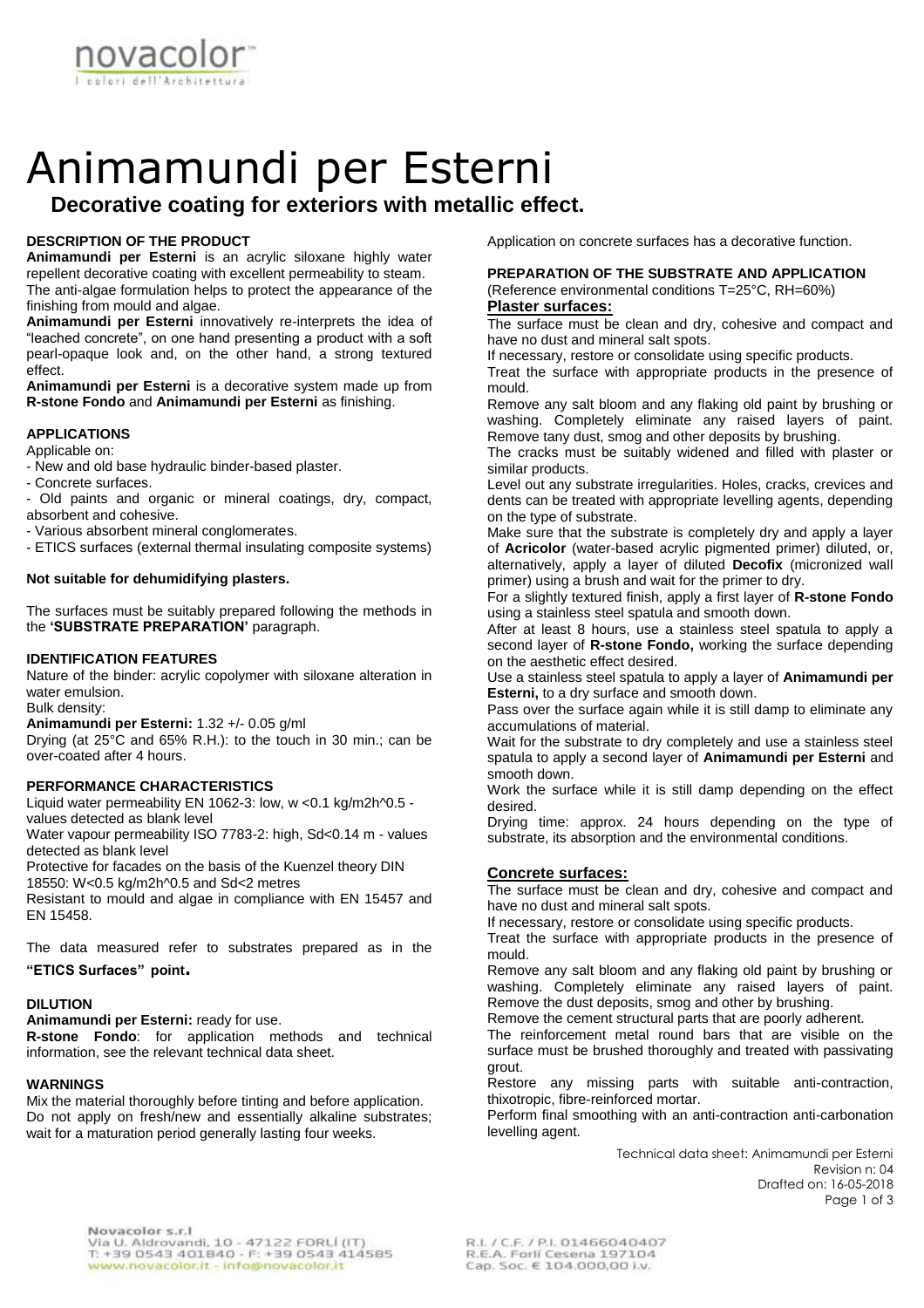

Make sure that the substrate is thoroughly dry and use a brush to apply a layer of diluted **Decofix** (micronized wall primer) and wait for the primer to dry.

For a slightly textured finish, apply a first layer of **R-stone Fondo** using a stainless steel spatula and smooth down.

After 4 hours, use a stainless steel spatula to apply a second layer of **R-stone Fondo,** working the surface depending on the aesthetic effect desired.

After 8 hours, use a stainless steel spatula to apply a layer of **Animamundi per Esterni** and smooth down.

Pass over the surface again while it is still damp to eliminate any accumulations of material.

After 4 hours, use a stainless steel spatula to apply a second layer of **Animamundi per Esterni** and smooth down.

Work the surface while it is still damp depending on the effect desired.

Drying time: approx. 24 hours depending on the type of substrate, its absorption and on environmental conditions.

#### **ETICS surfaces (external thermal insulating composite systems):**

**To limit excessive mechanical stress caused by overheating of the surface due to solar irradiation, it is advisable to use shades of colour with reflectance index (Y) over 20. The selection of shades present in the colour chart is suitable for application on ETICS systems.**

#### *New surfaces:*

Make sure that the substrate has a curing time that meets the manufacturer's specifications.

Make sure that the substrate is completely dry and use a brush to apply a layer of **Acricolor** (water-based acrylic pigmented primer) diluted, or, alternatively, use a brush to apply a layer of diluted **Decofix** (micronized wall primer) and wait for it to dry.

Use a stainless steel spatula to spread a layer of a base coating suitable for ETICS surfaces**,** working the surface depending on the aesthetic effect desired.

After 8 hours, use a stainless steel spatula to apply a layer of **Animamundi per Esterni** and smooth down.

Pass over the surface again while it is still damp to eliminate any accumulations of material.

After 4 hours, use a stainless steel spatula to apply a second layer of **Animamundi per Esterni** and smooth down.

Work the surface while it is is still damp depending on the effect desired.

Drying time: approx. 24 hours depending on the type of substrate, its absorption and on environmental conditions.

#### *Renewal of existing surfaces:*

#### **Before covering an ETICS surface, it is good practice to check:**

- The adhesion of the insulating panels to the substrate.
- The presence of inconsistent parts in detachment phase or damaged; these must be removed.
- That the surface is smooth and not crumbling.
- There are no cracks on the surface between the various insulating panels.
- There is no algae or mould present, proceed with sanitization using specific products, if necessary.
- The surface is dry and free from condensate.

Use a brush to apply a layer of diluted **Decofix** (micronized wall primer).

Proceed with reinforced levelling using cement-based adhesive suitable for external insulation finishing system:

- A smoothing agent is recommended with:
	- maximum dimension of the aggregates: 0.75 mm
	- adhesion to concrete/brickwork: > 0.25 MPa

Embed an alkali-resistant plaster mesh, with weight of approx. 150  $gr/m^2$  between the two levelled layers and wait for curing; see the manufacturer's technical data sheet.

Proceed with the application of **R-stone Fondo** depending on the aesthetic effect desired.

For a slightly textured finish, use a stainless steel spatula to apply a first layer of **R-stone Fondo** and smooth down.

After 4 hours, use a stainless steel spatula to apply a second layer of **R-stone Fondo,** working the surface depending on the aesthetic effect desired.

Eliminate any accumulations of material to obtain a compact surface.

After 8 hours, use a stainless steel spatula to apply a layer of **Animamundi per Esterni** and smooth down.

Pass over the surface again while it is still damp to eliminate any accumulations of material.

After 4 hours, use a stainless steel spatula to apply a second layer of **Animamundi per Esterni** and smooth down.

Work the surface while it is still damp depending on the effect desired.

Drying time: approx. 24 hours depending on the type of substrate, its absorption and on environmental conditions.

**(The dilutions of the isolating material and the amount to apply, depend on the absorption of the substrate and are determined** 

**with preliminary tests on the specific substrate. Consult the relative technical data sheet).**

**The protection of these anti-mould and anti-algae finishing coats is of a sacrificial nature: its effectiveness and duration over time are strongly affected by the severity of climatic exposure, type of construction and choice of application system.**

#### **PRECAUTIONS**

The material must be protected from freezing and thermal shocks throughout the entire application process. Do not apply when air, substrate and product temperatures are below +5°C or above +35°C, or in direct sunlight, or on hot surfaces (even if already in the shade). Environment humidity must be < 75%; the humidity of the substrate must be < 10%.

It is recommended to finish the job using the same production batch. If different batches are used, we advise mixing the different batches together in order to avoid slight colour differences.

> Technical data sheet: Animamundi per Esterni Revision n: 04 Drafted on: 16-05-2018 Page 2 of 3